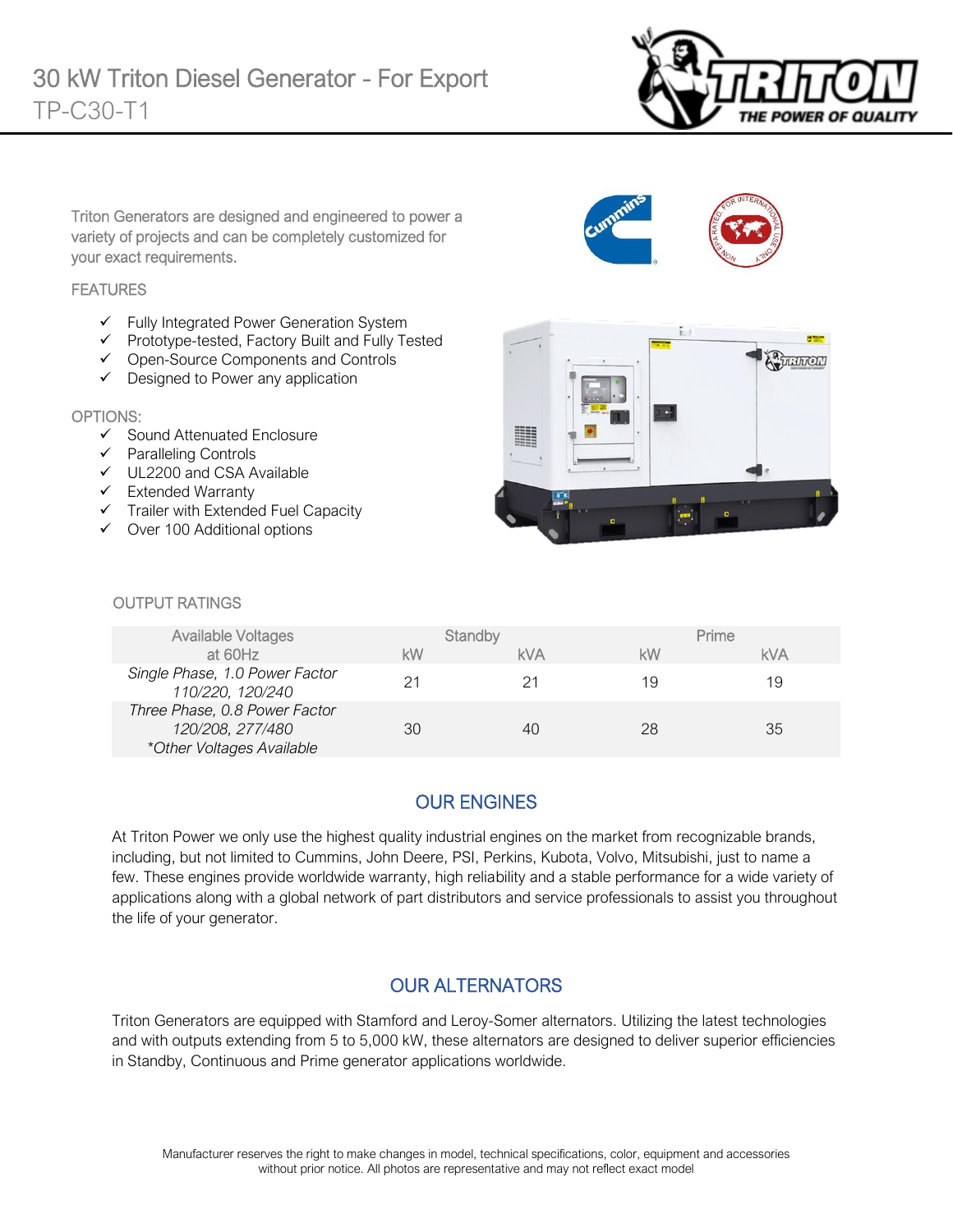

### ENGINE INFORMATION

| Engine Make                       | Cummins         |
|-----------------------------------|-----------------|
| Model                             | 4B3.9-G1        |
| <b>Tier Rating</b>                | Non Rated       |
| Engine Speed (RPM)                | 1800            |
| Engine Power Output at rated RPM  | 36 kWm / 48 HP  |
| Cooling                           | Radiator Cooled |
| Aspiration                        | Natural         |
| <b>Total Displacement (Liter)</b> | 3.9             |
| No. of Cylinders and Build        | 4, in line      |
| <b>Bore and Stroke</b>            | 102 x 120       |
| <b>Compression Ratio</b>          | 16.5:1          |
| Governor                          | Mechanical      |
| Fuel Consumption (L/hr)           |                 |
| <b>Full Load</b>                  | 7.5             |
| 75% Load                          | 5.5             |
| 50% Load                          | 4.5             |
| Oil Capacity (Liter)              | 11              |
| Coolant Capacity (Liter)          | 7.2             |

## ALTERNATOR INFORMATION

| Manufacturer                          | Leroy Somer or Stamford                                  |
|---------------------------------------|----------------------------------------------------------|
| Design                                | Brushless single bearing, revolving field                |
| Stator                                | 2/3 pitch                                                |
| Rotor                                 | Single bearing, flexible disc                            |
| <b>Insulation System</b>              | Class H                                                  |
| <b>Standard Temperature Rise</b>      | 125 -163°C Continuous                                    |
| Exciter Type                          | <b>Self Excited</b>                                      |
| <b>Phase Rotation</b>                 | A(U), B(V), C(W)                                         |
| <b>Alternator Cooling</b>             | Direct drive centrifugal blower fan                      |
| AC Waveform Total Harmonic Distortion | No load < 1.5%. Non distorting balanced linear load < 5% |
| Telephone Influence Factor (TIF)      | <50 per NEMA MG1-22.43                                   |
| Telephone Harmonic Factor (THF)       | $<$ 2%                                                   |
|                                       |                                                          |

# DEEP SEA DIGITAL CONTROLLER

- Adaptable for a wide variety of single gen-set applications, supporting diesel, gas and petrol engines.
- Monitors engine speed, oil pressure, coolant temperature, frequency, voltage, current, power and fuel level, giving you comprehensive engine and alternator protection.
- <sup>o</sup> Easy USB configuration via the DSE PC Suite or directly through the controller's panel.
- <sup>o</sup> Standard units include models DSE4520 or DSE4510. Additional models for AutoStart (DSE73XX and DSE74XX Series) and Synchronization (DSE86XX Series) available upon request on customized equipment.

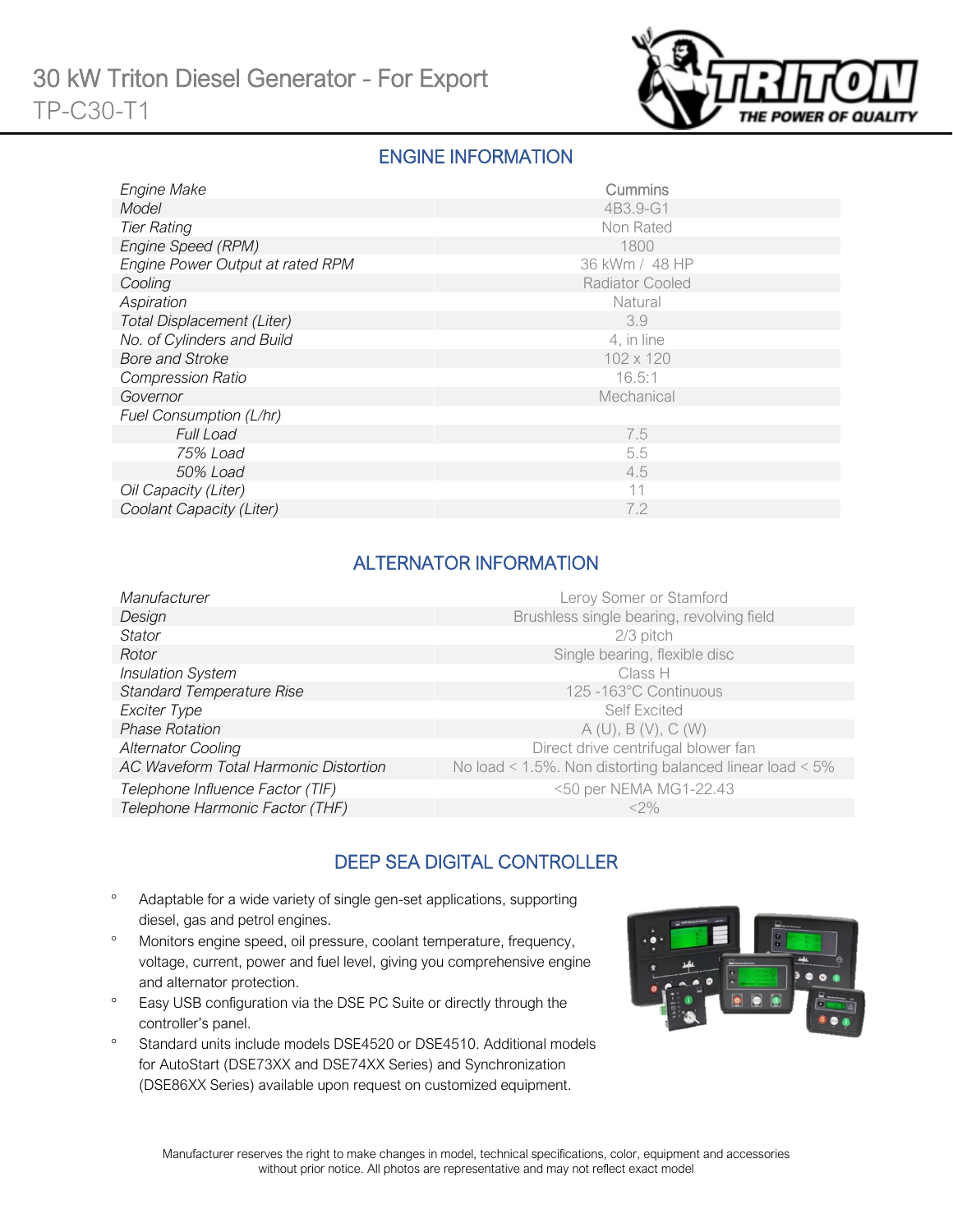

# STANDARD ITEMS

Engine System:

Ī

- o Oil Drain Extension
- o Air Cleaner
- o Critical Exhaust Silencer (Enclosed Versions)
- o Expanded Metal Safety Guards
- Fuel System
	- o Primary Fuel Filter
	- o Fuel Lock-off
		- o Flexible Fuel Lines
	- Cooling System
		- o Factory Installed Radiator
		- o 50/50 Ethylene glycol antifreeze
		- o Radiator Drain Extension
- Electrical System
	- o Unit Mounted Mainline Circuit Breaker
	- o Battery Charging Alternator
	- o Battery Tray and Cables
	- o Emergency Stop Switch
- ✓ Generator Set
	- o Mounted on Heavy Duty Steel Base Frame
	- o Anti-Vibration Pads between Engine/Alternator and Frame
	- o Full Factory Load Bank Testing
	- o Sub-Base Lifting Points
- ✓ Alternator
	- o Single and Three Phase
	- o 12 Lead Stamford or Leroy-Somer
- $\checkmark$  Enclosure (if selected)
	- o Heavy Duty Steel Enclosure (Aluminum Options)
	- o Powder Coated Finish
	- o Easy Access to All Service Points
	- o Fully Sound Attenuated
	- o Advanced Water and Dust Proofing
	- o Easy to Transport
	- o Includes 8-hour single wall fuel tank

# OPTIONAL ITEMS

- Engine System:
	- o Upgraded Exhaust Silencers (Hospital, Residential, Critical)
	- o Heavy Duty Air filters
	- o Oil Heater
	- o Block Heater (Circulating, up to 5000 Watt)
- ✓ Fuel System
	- o Multi-Valve Fuel Connections
	- o Fuel Cooler
- Electrical System
	- o Battery Charger (Standard and Float Type)
	- o Additional Circuit Breakers
	- o Shunt Trips
	- o Electrically Controlled Breakers
	- o Medium Voltage Alternators
	- o Paralleling Systems
	- o Electrical Connections (Cam-Locks, Refer Plugs, Distro Panel, and more)
- ✓ Cooling System
	- o Upgraded Radiator Systems
	- o Marine Grade Radiator
- ✓ Generator Set
	- o Seismic Isolators
	- o Remote Mounted Control System
- ✓ Enclosure
	- o Aluminum Enclosure
	- o Ultra-Quiet Enclosure
	- o 20 and 40' Container Packages
	- o Custom Paint Colors
- ✓ Alternator
	- o 600 Voltage
	- o Medium Voltage (1000 to 13,200 voltage)
	- o Two Bearing
- ✓ Additional Options
	- o Please inquire, Triton can assist in engineering nearly any option